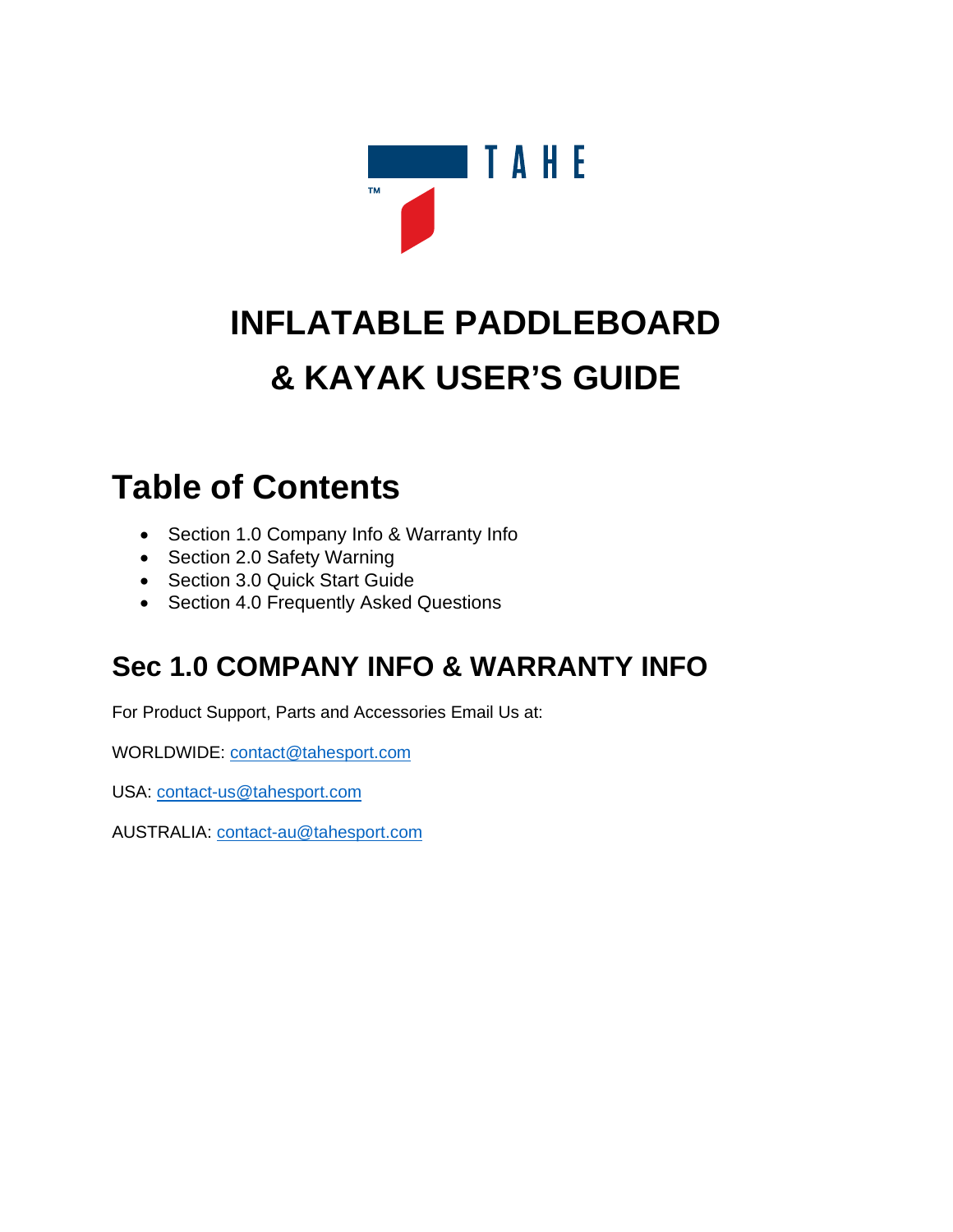### **WARRANTY INFO**

**For Warranty Claim Information Visit: [www.tahesport.com/warranty](http://www.tahesport.com/warranty)**



Tahe Outdoors warrants its products to be free of defects in either materials or workmanship for a period of 2 (two) years from the date of purchase. This warranty covers only the original retail customer when the product is purchased from an authorized dealer and may not be transferred. This warranty does not cover any damage that may be a result of normal wear and tear, misuse of the product, abuse, unauthorized modification or repairs, accidents, heat, excessive exposure to sunlight, improper handling, storage, maintenance or care, incorrect set-up, use in commercial, rental or teaching environments, or any other irresponsible use.

THIS WARRANTY IS IN LIEU OF AND EXCLUDES ALL OTHER WARRANTIES OF QUALITY AND PERFORMANCE, WHETHER WRITTEN, ORAL, OR IMPLIED. ALL OTHER WARRANTIES, INCLUDING ANY IMPLIED WARRANTIES OF MERCHANTABILITY OR FITNESS FOR A PARTICULAR PURPOSE, ARE HEREBY DISCLAIMED. IN NO EVENT SHALL BIC SPORT BE LIABLE FOR SPECIAL, INDIRECT, INCIDENTAL, CONSEQUENTIAL, STATUTORY OR EXEMPLARY DAMAGES, WHETHER IN CONTRACT, TORT, NEGLIGENCE, STRICT LIABILITY OR OTHERWISE including, without limitation, loss to property other than this product, loss of use of said product, or other property or economic losses. Tahe Outdoors shall not be liable for contribution or indemnification, whatever the cause.

#### TAHE OUT DOORS WARRANTY PROCEDURE

For products purchased from a physical retail store claims should be referred to the original point of purchase of the product, and include a description of the problem, photo, serial number (where applicable), and proof of purchase including the date. For products purchased from a Tahe Outdoors website, or online retailer, claims may be submitted directly at [www.tahesport.com/warranty](http://www.tahesport.com/warranty) Tahe Outdoors will at its sole discretion decide whether the claim is acceptable and if accepted, whether the product will be repaired or replaced.

If you have any questions or require further information about your product, warranty, or on how to contact your local dealer, distributor or Tahe Outdoors, please contact us at [contact-us@tahesport.com](mailto:contact-us@tahesport.com)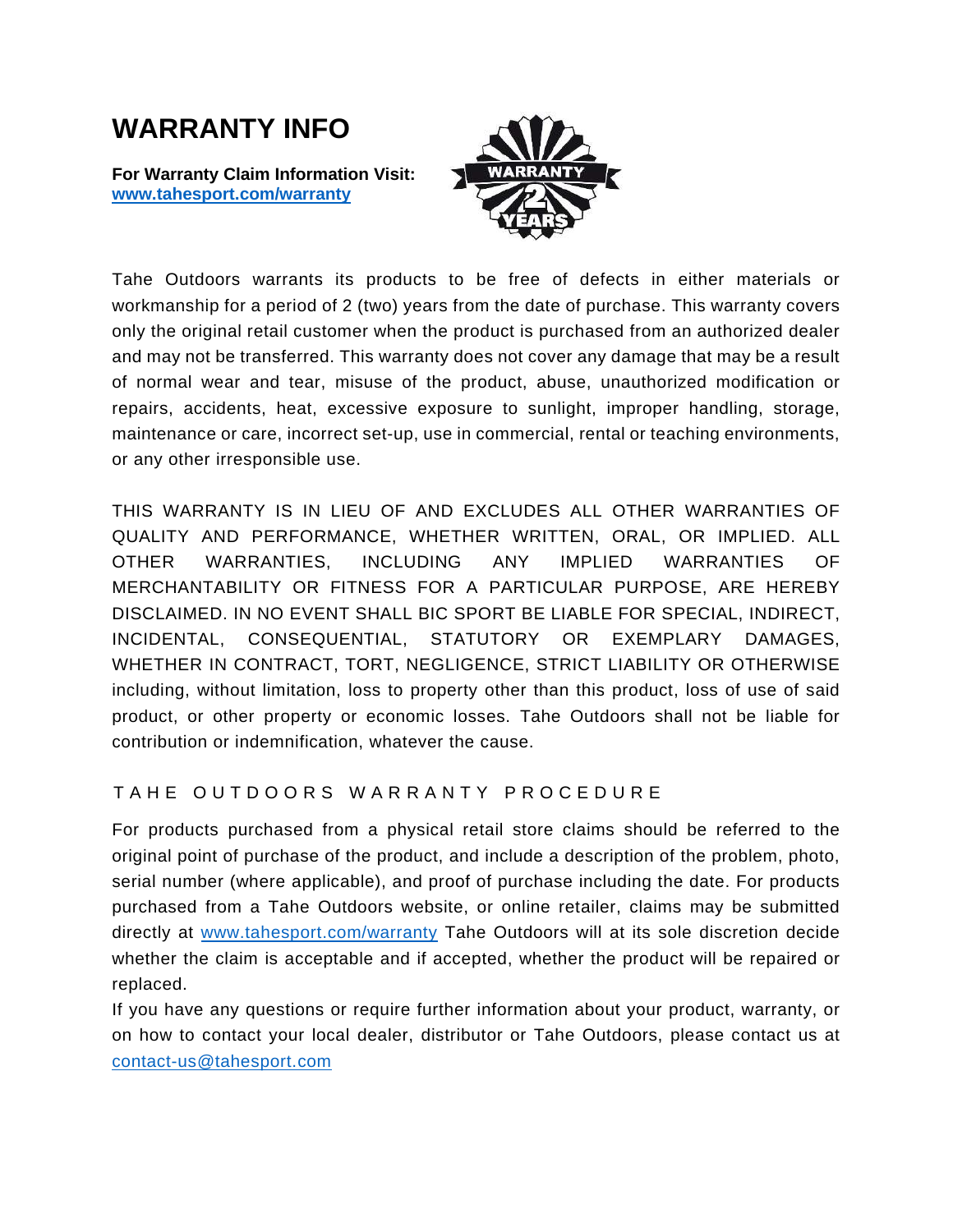### **Sec 2.0 SAFETY WARNING**

**Paddle sports can be very dangerous and physically demanding. The user of this product should understand that participating in paddle sports may involve serious injury or death. Observe the following safety standards whenever using this product. The user of this product acknowledges both an understanding and an assumption of the risk involved in paddle sports.**

- Get paddle sport instruction from a licensed or certified instructor.
- Obtain certified first aid and rescue training and carry first aid and rescue equipment.
- Double check the weather forecast just prior to going on the water, and be aware of appropriate river water levels, wind direction and speed, tidal changes, dangerous currents and forecast weather changes. Be particularly aware of offshore winds and currents, that push you away from safety. Never go on the water if the weather forecast is inappropriate.
- Scout unfamiliar waters and portage where appropriate.
- Do not paddle in flood conditions.
- Never paddle or go on the water alone. Always leave a detailed plan with someone you know who is not part of your group. Include: Where you have gone, what you are expected to do, when you are expected back, and what to do if they have no news from you after the designated return time.
- Never use this product in waves unless you have received the appropriate training, and have mastered the product on flatwater first. Take lessons regularly with your local school to ensure that your knowledge and ability is up to date.
- In surf conditions, do not paddle on crowded spots and respect your fellow surfers. Know the rules of surfing as they also apply to paddling in waves.
- Dress appropriately for weather conditions; cold water and/or cold weather can result in hypothermia. Protect yourself from the sun.
- Always use a surf leash attaching your leg to the board. However, a leash is not a lifesafety device and is intended for convenience only. It is not intended to compensate for deficient paddling and swimming ability, ocean knowledge, safety precautions, or general common sense.
- Always wear a nationally-approved personal flotation device, unless you are using the board in waves. In waves, where the use of a personal flotation device can be dangerous, you should have the appropriate swimming and paddling ability not to need one.
- Always wear a helmet where appropriate.
- Always hold onto your SUP paddle The SUP paddle is a vital part of your maneuverability and security. If dropped in the water it should be recovered as quickly as possible. Never paddle in surf conditions if you cannot control your SUP paddle at all times - A floating paddle may be dangerous for other water users.
- Check all equipment prior to each use for signs of wear and tear, and potential failure. Do not use if the risk of failure is suspected. Pay particular attention to the state of your fin, to ensure that it is smooth and free of cutting edges which can cause serious injury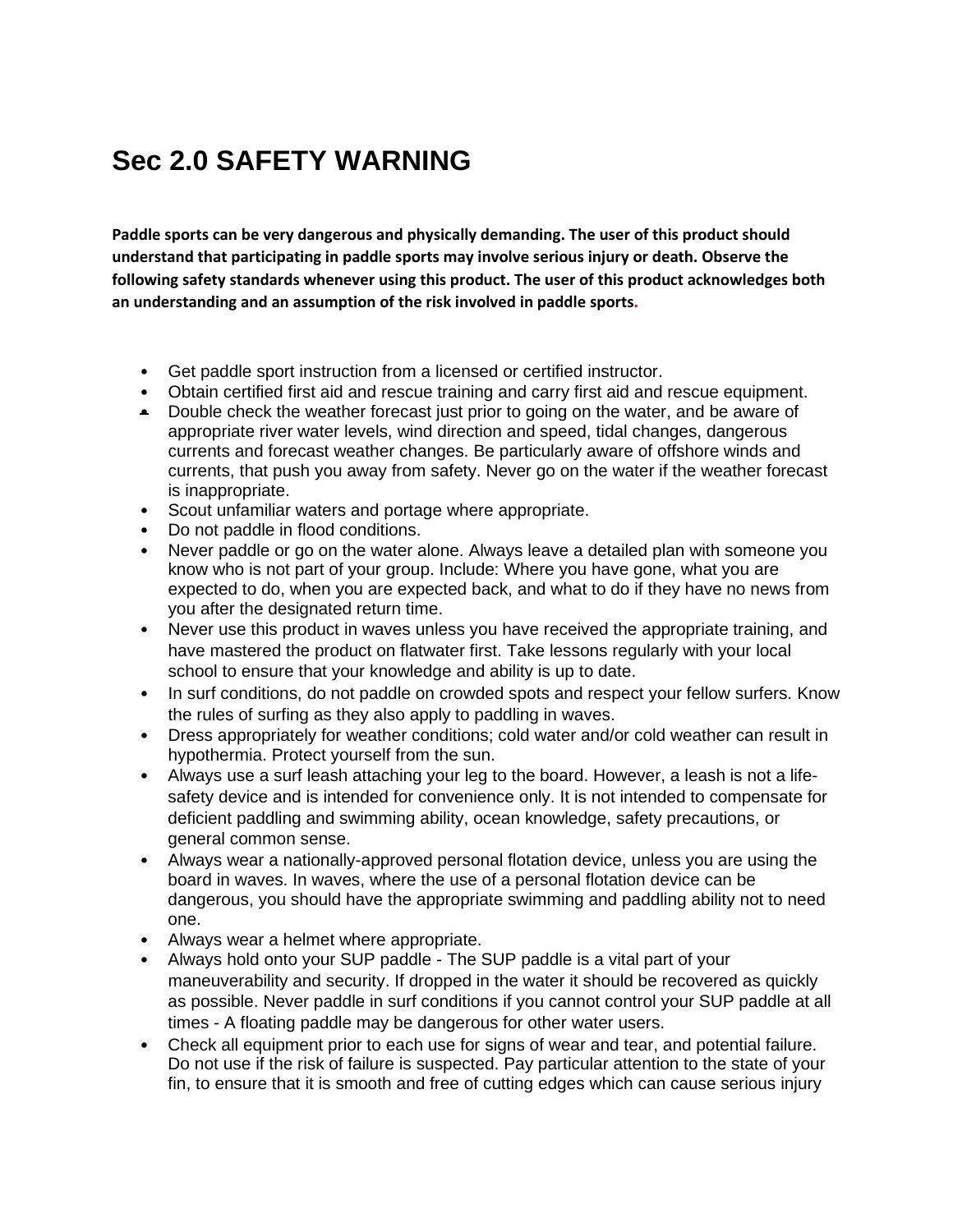to either you or somebody else. Buy extra "soft fins" if you are new to the sport and paddling, they will significantly reduce the chance of injury to either yourself or others.

- Consult your physician prior to beginning your paddle sport training.
- Do not exceed your paddling ability; be honest with yourself.
- Never go further from shore than you are prepared and able to swim back. Equipment failures can and do occur.
- In the event of an accident, this craft can provide vital flotation. Use it appropriately. However, the inherent flotation does not compensate for deficient swimming ability.
- Follow the manufacturer's recommendations for the use of this product. Read this manual and any additional information available on-line.
- You must not use alcohol or mind-altering drugs while or prior to using this product.
- If you have any uncertainty about your swimming or paddling ability, the state of your equipment, the weather and/or water conditions, **DO NOT GO ON THE WATER**. Seek further advice from a certified instructor, your local dealer and/or the manufacturer, and try again when you are ready.
- Respect nature, the environment, and all other water users.
- The user of this product acknowledges both an understanding and assumption of the risk involved in paddle sports. We assume no liability for any damage or injury to you or others caused by use, misuse, lack of common sense, or inability to use this product.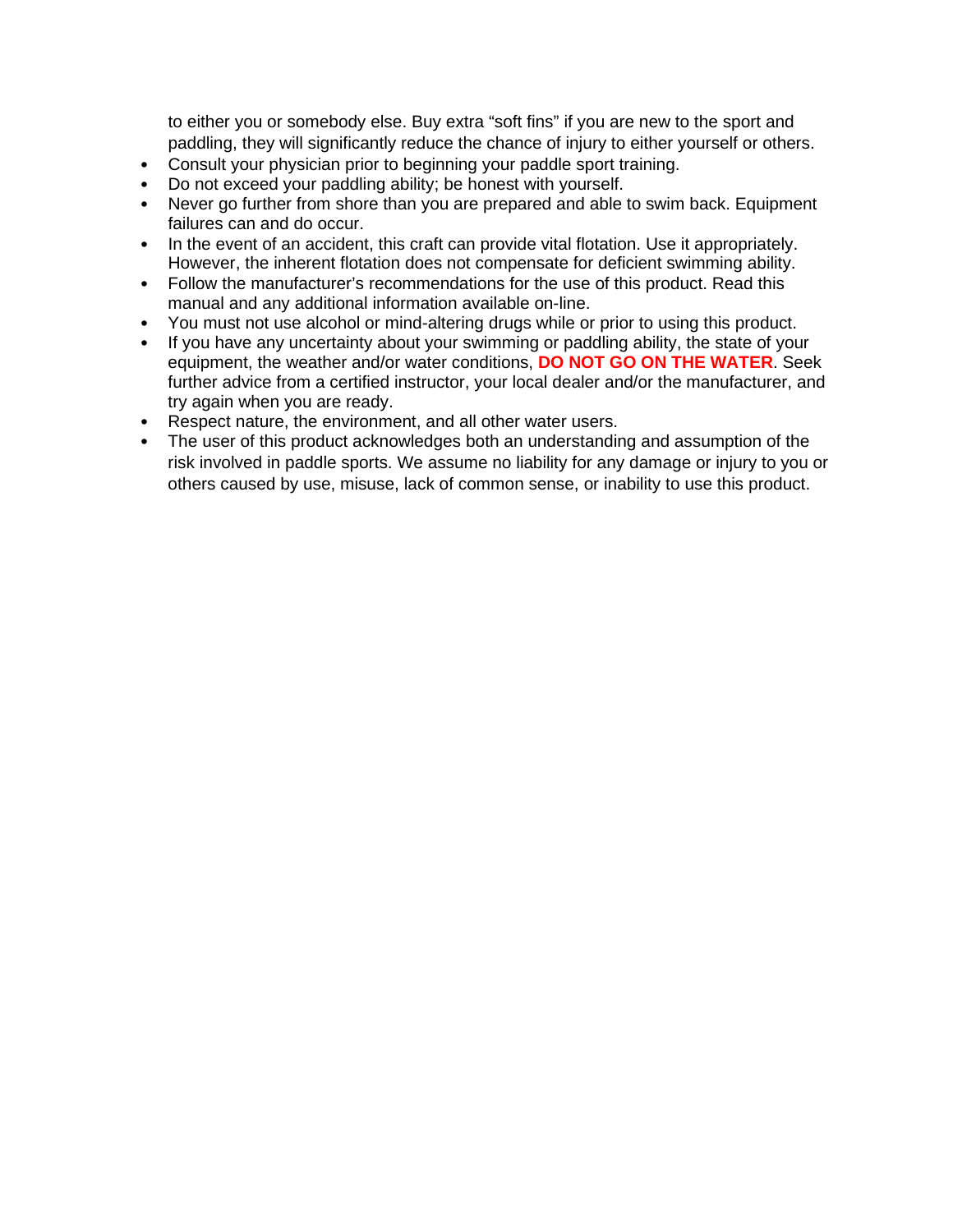## **Section 3 QUICK START GUIDE**

**Note: This guide covers multiple models. The details of your particular board/boat and accessories may vary from these instructions.** 

**For more detailed information please scan the QR Code to watch the video version of this User's Manual or visit www.tahesport.com**

### **Sec 3.1**

### **INFLATING YOUR BOARD:**

**STEP 1:** Unroll your board, paying attention to how it was rolled up. This will help you when deflating and re-packing your board.

**STEP 2:** Attach the hose to the inflation pump ensuring that the hose is threaded properly and attached securely to the end that says "INFLATE".





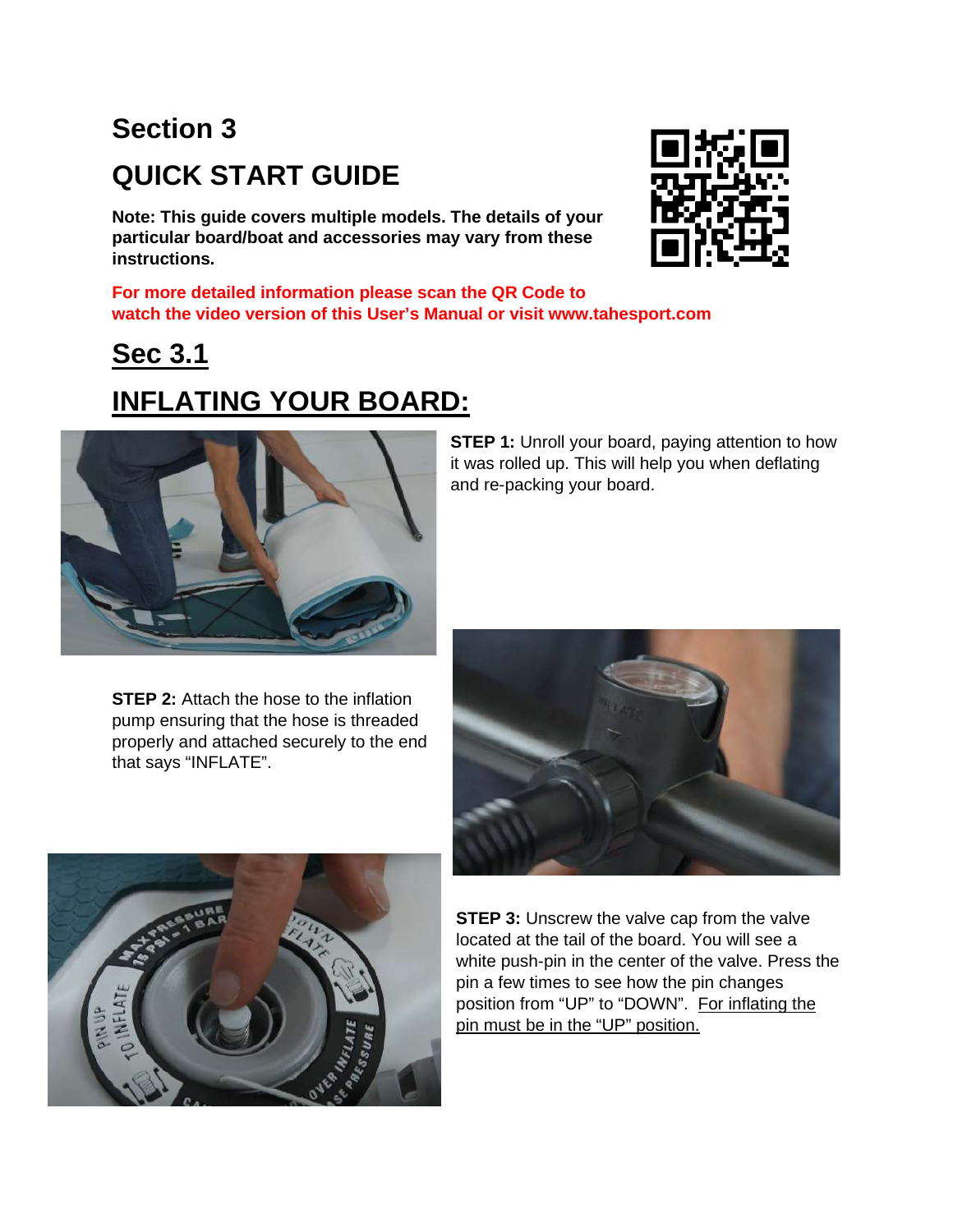

**STEP 4:** Ensure there is no dirt or sand in the valve area or in the hose, then connect the pump hose to the valve by inserting the hose adapter piece into the valve and turning clockwise, about ½ of a turn, until it is securely in place. *Pro Tip:* If the hose is twisted it can cause the hose to unscrew from the valve. If this happens untwist the hose so that the pressure on the hose is going in the clockwise direction to help keep the hose attached to the valve.

**STEP 5:** The pump will have two settings, One-Way and Two-Way. For the initial inflation period you will want to use the Two-Way setting, which means air is going into the board on both the down and up stroke with the pump.





**STEP 6:** Pump air into the board by raising and lowering the pump handle. As the board starts to take shape you will feel resistance from the pump. At this point remove the red screw to switch to the One-Way setting (some pumps may have a lever which switches from 1-way to 2-way position). Continue inflating board to desired pressure, not to exceed 15psi. We recommend between 12-15psi for optimal performance.

**NOTE:** Inflation can take 10-15 minutes depending on the model. **The gauge will not read any pressure until the board is very firm.** Keep inflating and monitor the gauge – you will slowly see the gauge begin to move to a higher pressure.**NOTE: Direct sunlight will cause the pressure in the board to increase.** If you will be leaving the board in direct sunlight on a hot day do not inflate above 13psi.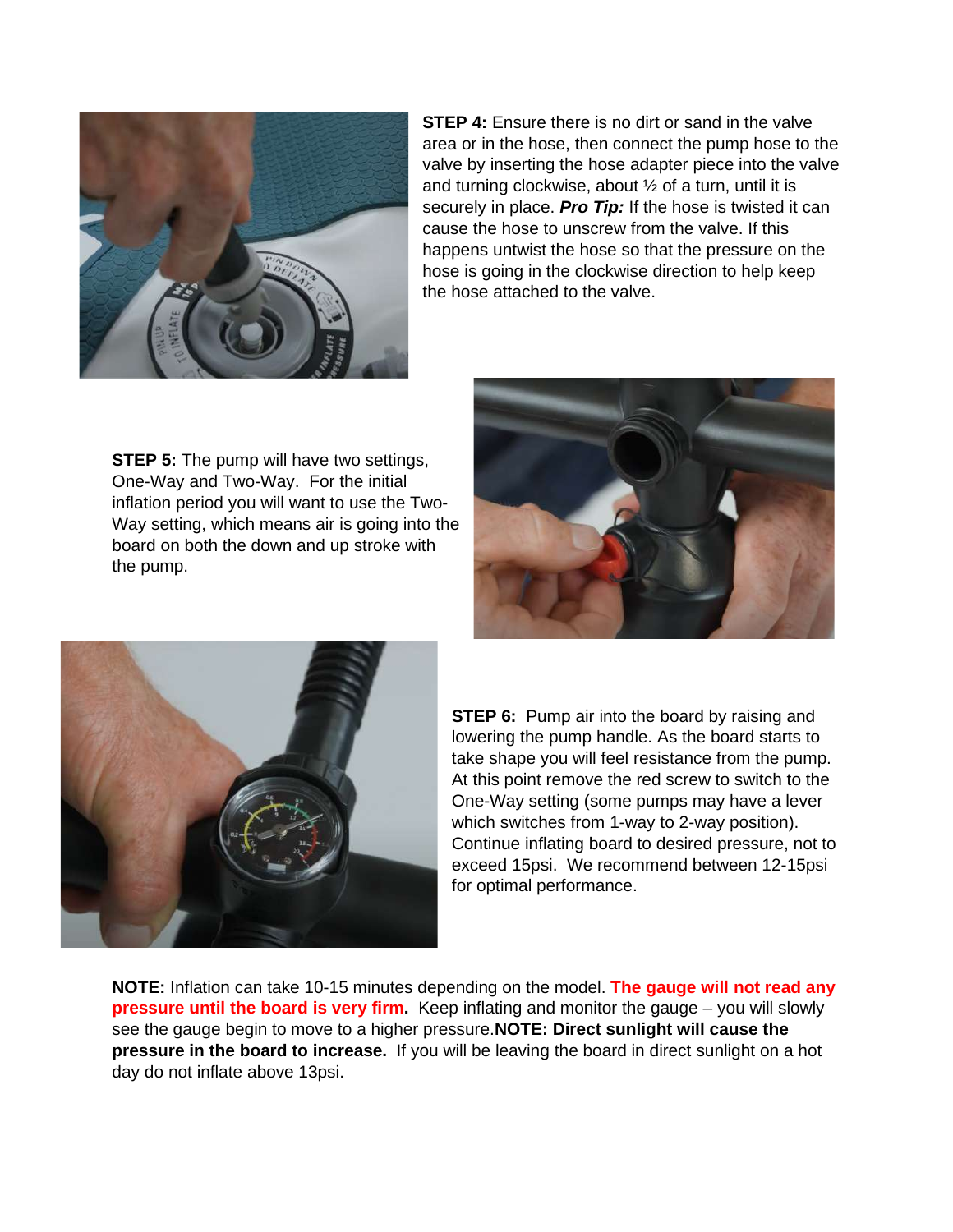## **Sec 3.2 PADDLE ASSEMBLY:**

*(your paddle may vary from this description)*



**STEP 1:** Unpack all paddle components

**STEP 2:** Connect the piece with the paddle blade to the center shaft piece.

**STEP 3:** For Paddle Board use connect the T-Grip handle portion. For Kayak use connect the other paddle blade to the center shaft piece.



**STEP 4:** For paddle board use, the paddle can be adjusted to fit the rider height – using both of your thumbs, push the adjustment clip open and adjust the T-Handle to your preferred height. The paddle should be be around 8 inches taller than the user.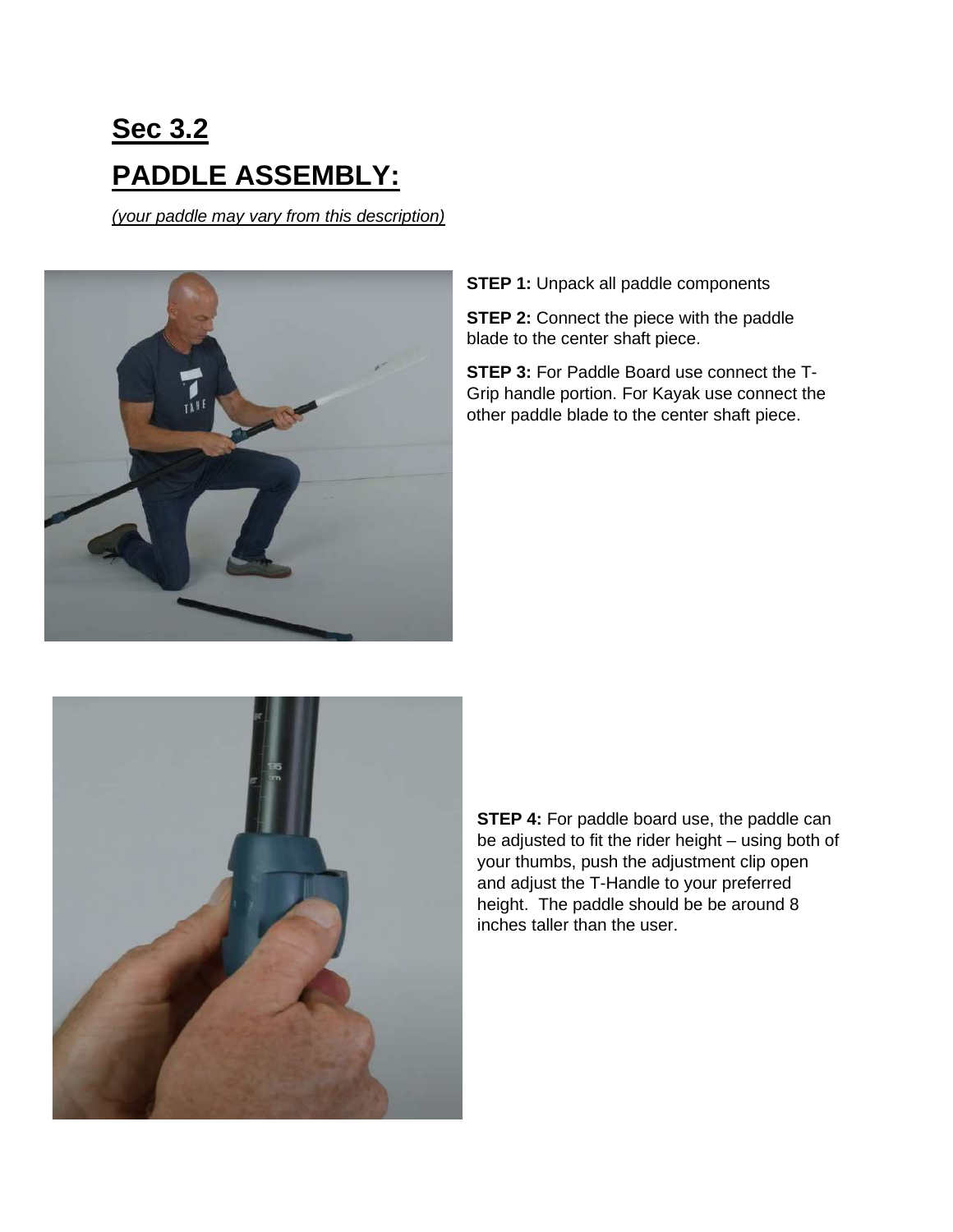### **Sec 3.3 SAFETY ANKLE LEASH ATTACHMENT:**



STEP 1: Open the Velcro tabs on the end of the leash

STEP 2: Insert the tab through the D-Ring located at the tail of your board.

STEP 3: Fold the tab over itself and onto the Velcro. Repeat for the secondary tab to secure the leash in place.

STEP 4: Attach the cuff end of the leash just below your knee/above your calf.

The leash prevents you from being separated from your board in the event you fall off and cannot get back to the board.

**The leash can save your life if you fall off your board and the wind or current pushes your board away from you faster than you can swim back to it!**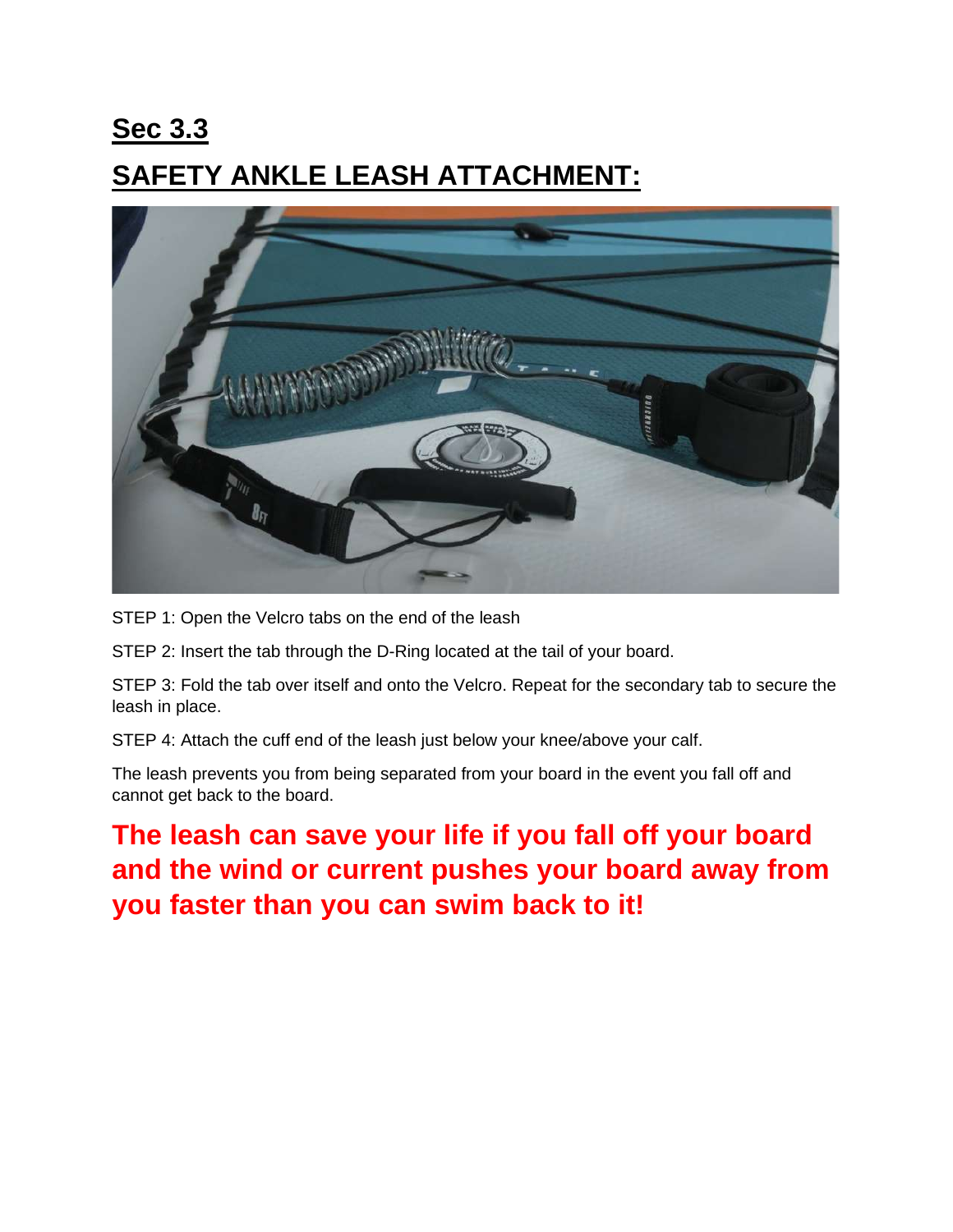## **Sec 3.4 FIN INSTALLATION:**

### *(Fins may vary from model to model)*

**For Removable Fins:** 



**STEP 1: Remove the screw and** plate from the fin



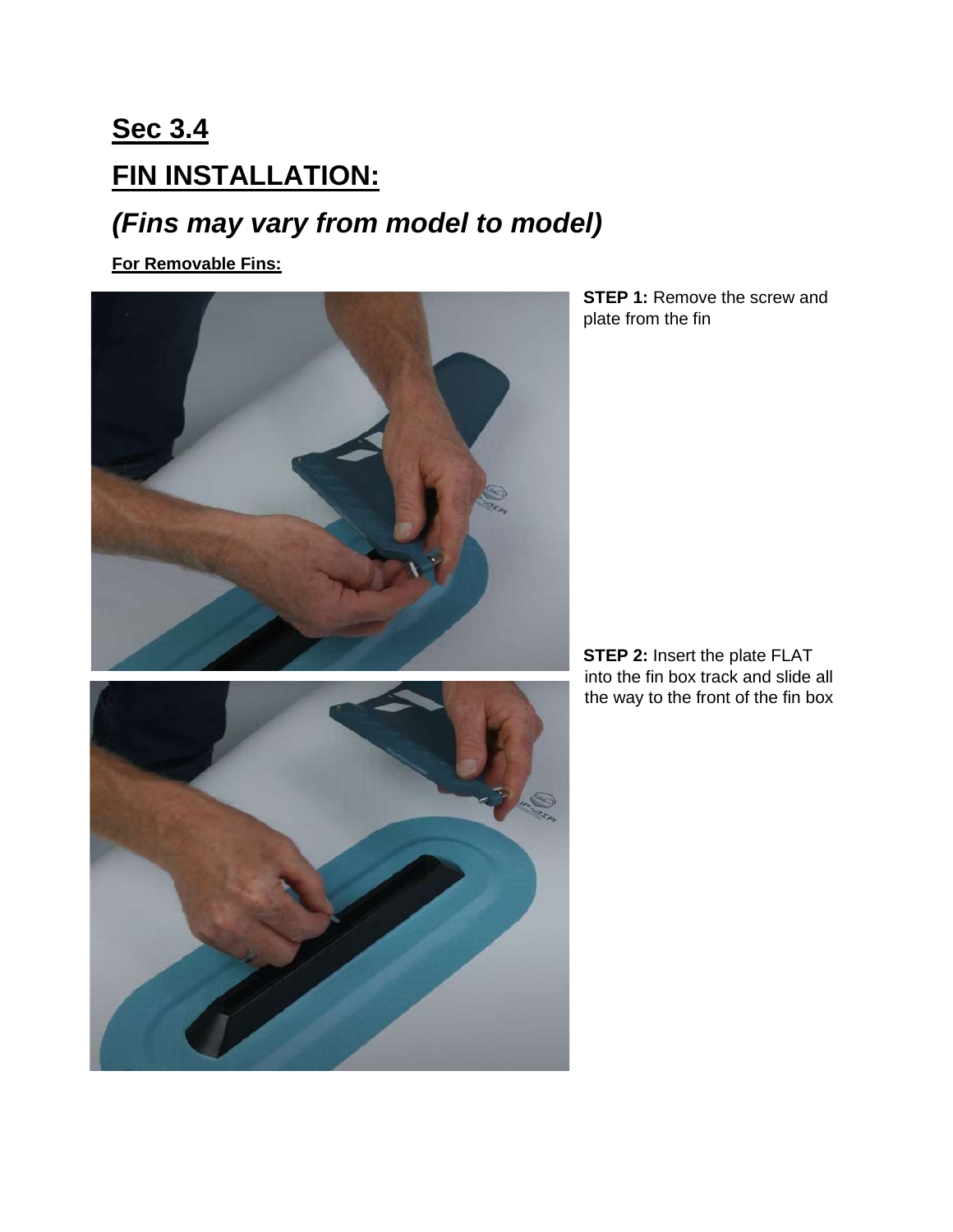

STEP 3: With the fin in the position shown here insert the metal tab into the fin box slot. Keeping the fin in the tilted position slide it to the back of the fin box. Press the fin down firmly into the fin box until it is flush with the fin box.

STEP 4: Align the plate in the fin box with the small hole in the front of the fin. Insert the thumb screw and tighten down, securing the screw to the plate.

#### **For Permanent Fins:**

Some boards come with fins permanently installed. These fins are made of a highly durable material called TPU. This material is flexible allowing the fins to bend and not break. It is normal for the fins to bend during shipping and storage. If fins are bent you can straighten them by bending back into place with your hand or using your foot to apply more pressure.



**NOTE: Slightly bent fins will NOT affect performance.**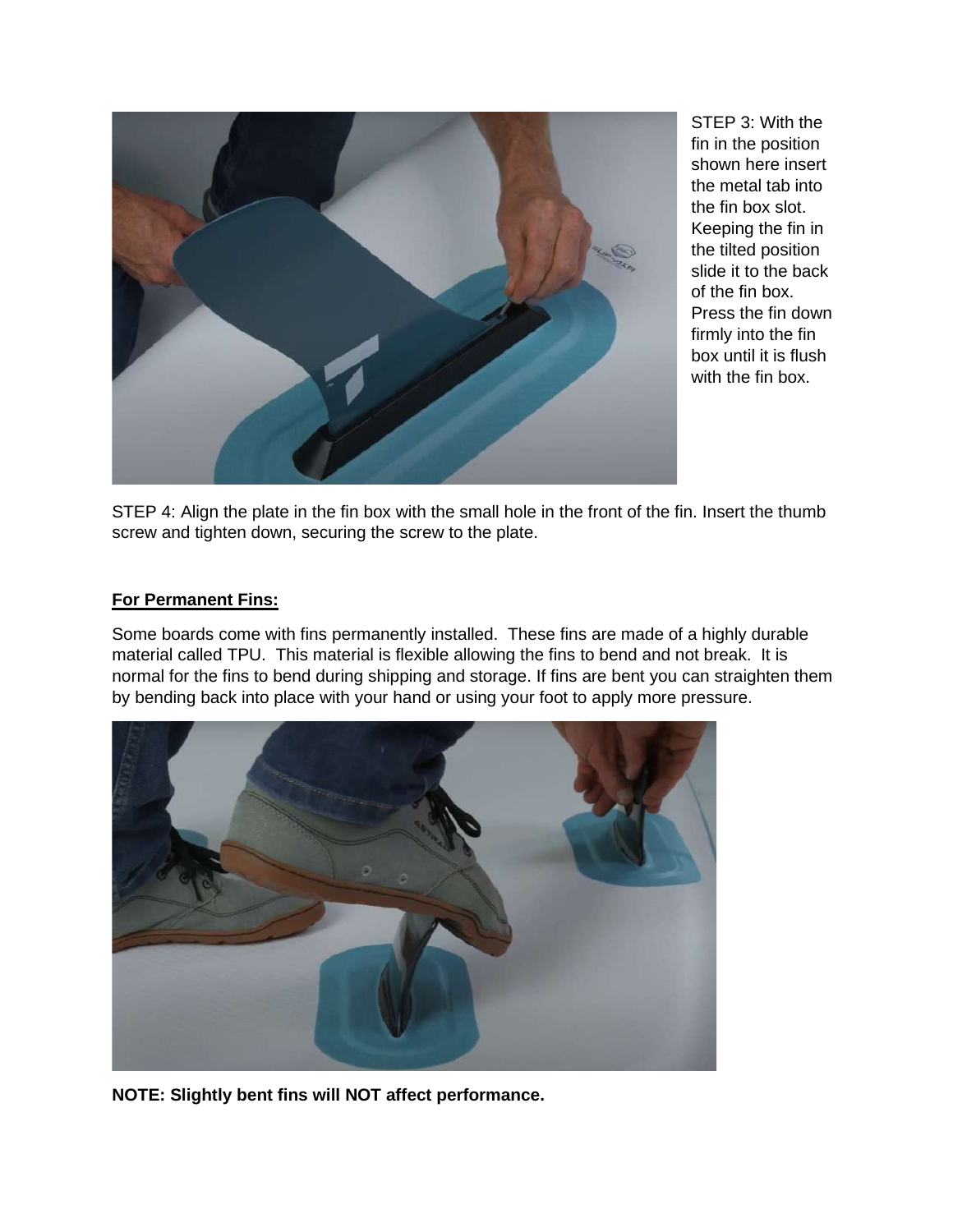**Sec 3.5 KAYAK SEAT AND FOOTREST SET-UP:** 

**Daisy Chain Attachment System:**



Boards/Boats equipped with the Daisy Chain Attachment System let you switch from a clutter free paddle board to ergonomic sit on top kayak in minutes. The ability to customize the position of seat(s), footrest(s) and deck rigging allows for a properly configured boat for optimal paddling efficiency and comfort for all size paddlers.

When attaching the brass clips to the Daisy Chain you will want to use one hand to open the clip and slide into the webbing loop you choose, while then using a finger from your other hand to gently press the webbing fully into the clip.

#### **Positioning the Seat:**

The standard seat position for one-person use is just behind the central carry handle. The footrest is then placed in front of the paddler at the optimal location for comfort based on user height/leg length.

NOTE: Your heels should be pushing against the base of the footrest and be slightly closer together than your toes. This gives you a solid connection to the boat in the proper ergonomic position which will allow activation of your core muscles for effective paddling. Your knees should be bent at about a 30 degree angle – low enough to allow your paddle to easily swing from side to side, but high enough that you can press firmly into the footrest to create leverage to "lock" your body into position and engage your core when paddling.

#### **Installing Seat:**

**STEP 1:** Place the seat cushion on the hull in the desired position with seat back folded forwards on top of the seat cushion.

**STEP 2:** Loosen the straps if needed to ensure you have slack to work with.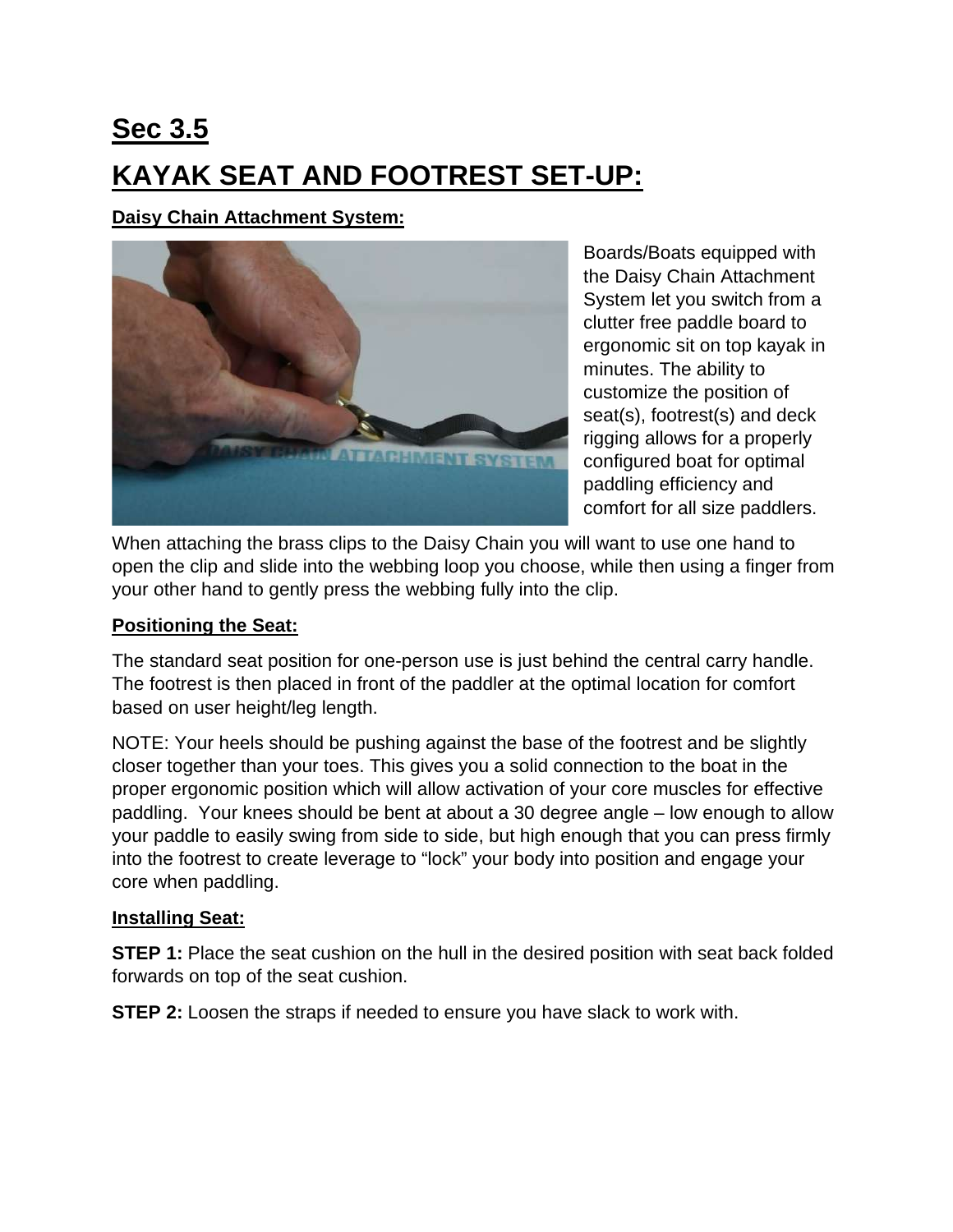**STEP 3:** Clip the two rear brass clips to the daisy chain directly opposite one another and slightly behind the seat cushion. Next count out 11 daisy chain loops and clip in the front two brass clips to the daisy chain. When installed the two front straps should be attached to the Daisy Chain System approximately 6 inches in front of the seat cushion and the two back straps should be slightly behind the seat cushion.

**STEP 4: Hold the seat-back upright** and tighten down the rear straps by pulling down on the webbing straps. Now sit in the seat and tighten the front two straps by pulling them forwards and down. Re-adjust rear straps as needed to ensure the seat back is solidly in place. The seat will stay upright and rigid when properly positioned. Use the elastic bands to secure excess webbing.



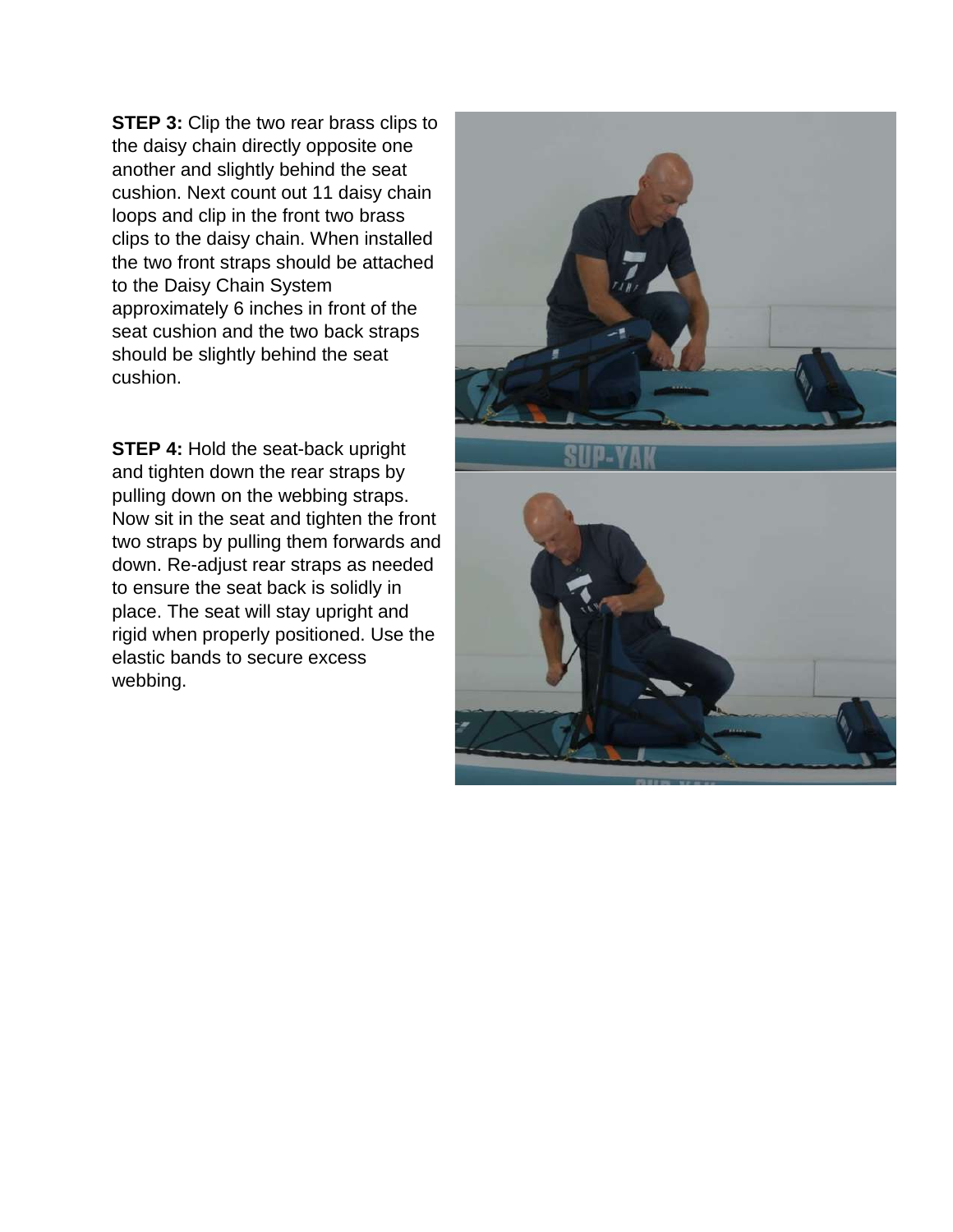#### **Installing the Footrest:**



**STEP 1:** Sit in the seat and place the footrest in front of you in a position with your knees bent similar to this image.

**STEP 2:** Thread the footrest webbing through the Daisy Chain at the appropriate locations and center the footrest from side to side on the board. Use the board graphics and or count the number of loops from the seat clips to make sure the installation is even from side to side. Ensure the webbing is not twisted.

**STEP 3: Thread the webbing through** the slide-buckles and pull tight, again checking to ensure the footrest is centered from side to side on the board. Use the small elastic band to secure excess webbing.

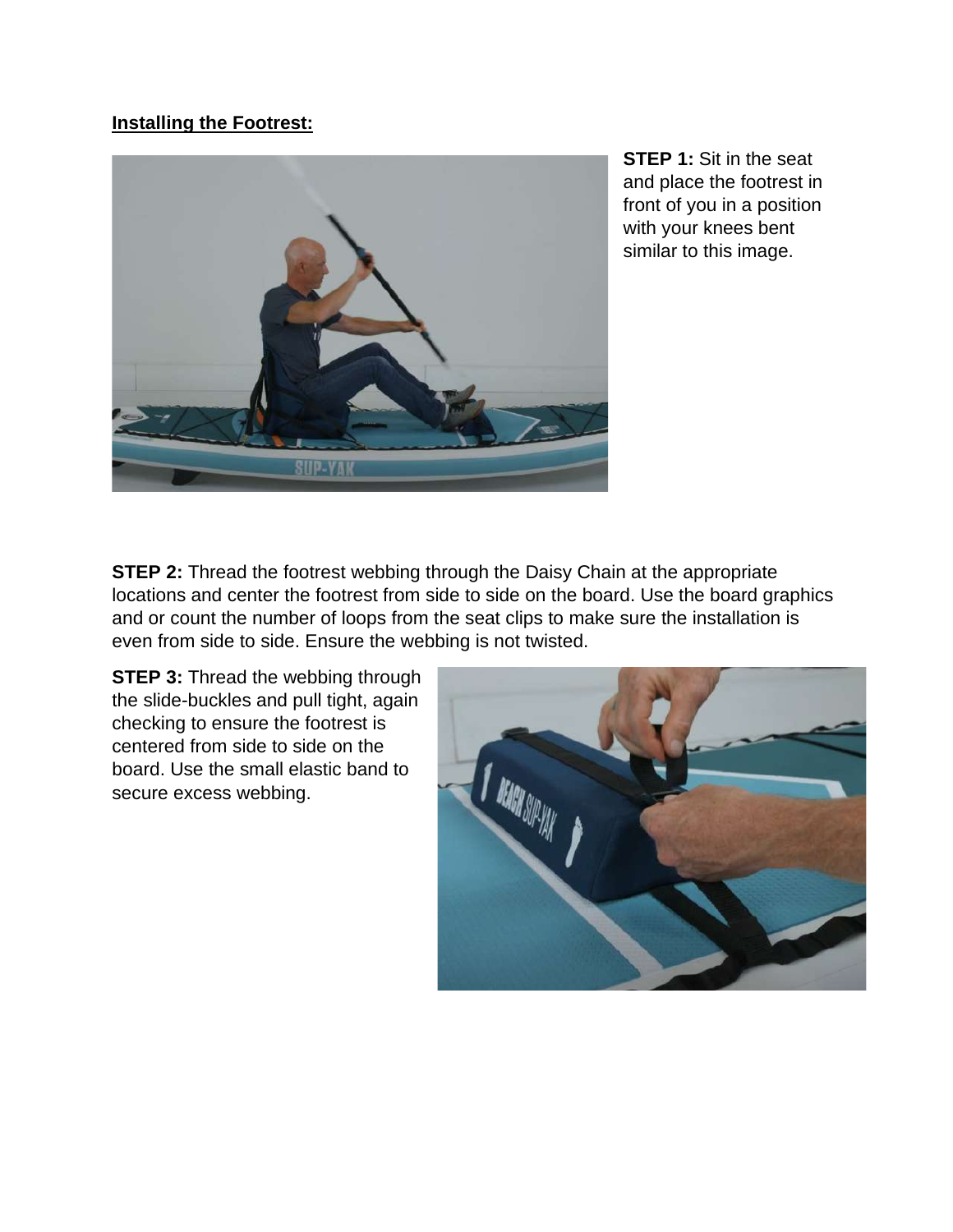## **Sec 3.6 DEFLATING AND RE-PACKING YOUR BOARD**

Boards may be left inflated in between uses and can be transported on a vehicle using approved canoe/kayak tie-down straps and racks. Remember that if your board is left in the sun and hot weather the pressure inside the board can increase. If this is a possibility we recommend deflating your board by 2-5psi when not on the water.

Boards can also be deflated and transported inside a vehicle.

#### **DO NOT USE VALVE WRENCH TO UNSCREW VALVE FOR DEFLATION!**

**STEP 1**: To deflate, open the valve cover and push the white valve pin in the center of the valve to the "DOWN" position. This allows all the air to escape. **NOTE: This will be loud!**

**Step 2A: For Daily Use** With the board facing top side up roll/fold the board from nose to tail. Remove as much air as possible from the board and then press the white pushpin in the valve to prevent air from going back into the board. Replace the valve cover once deflation is complete. Fold fins together as originally packaged.

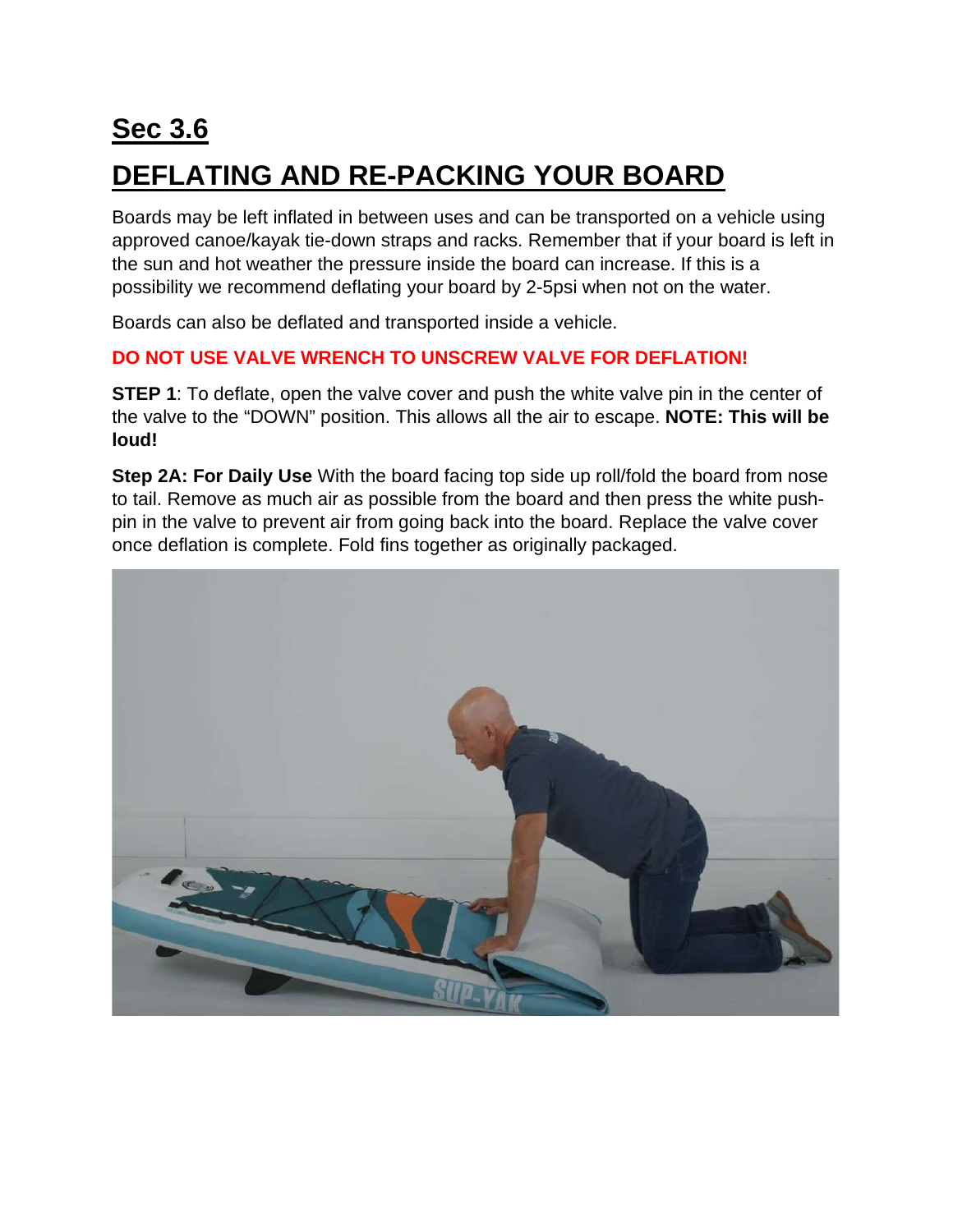#### **Step 2B: For the most compact re-packing (useful if you have limited storage space or plan to travel)**.

To remove the maximum amount of air from the board use your inflation pump in reverse. To do this attach the hose to the "DEFLATE" side of the pump. When you pump the air will now be coming out of the board. Once all air is removed press the white valve pin to close the valve (UP position) to ensure no air can re-enter the board. Replace the valve cover once deflation is complete.

**STEP 3: Use the included compression** strap to keep the board rolled up securely.



**STEP 4:** Store the board inside the included storage backpack. Additional accessories can also be stored in the backpack as well as on the outside of the backpack using the included straps.

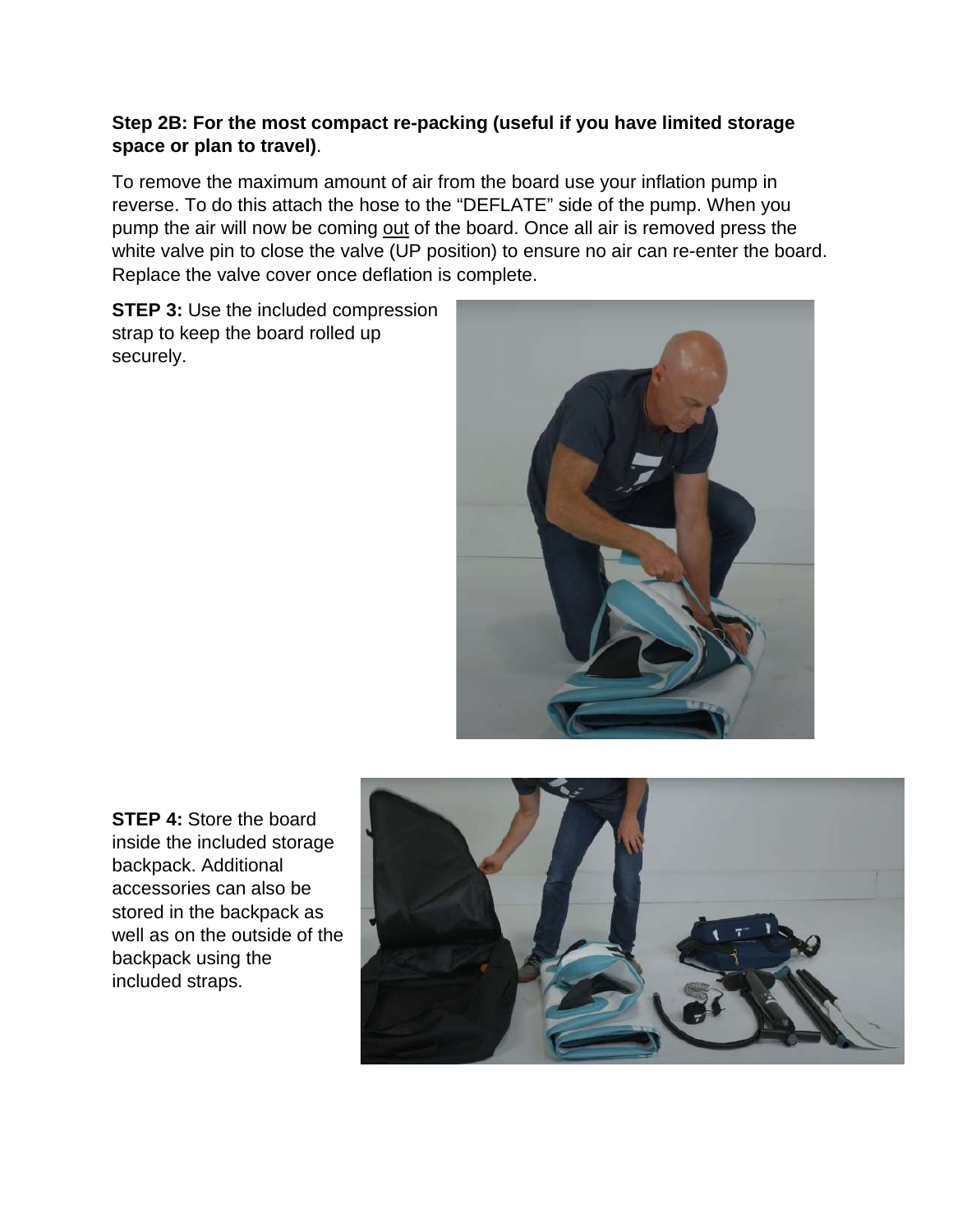## **Sec 4.0 FREQUENTLY ASKED QUESTIONS**

#### **4.1 REMOVABLE FINS**

#### **I lost the screw that holds my fin on, how do I get another one?**

The fin screw/plate is an accessory item available on our website as well as at most Paddlesports retail stores.

#### **I broke/lost my fin, how do I get another one?**

Boards with removable fins feature a universal **US Box** style fin box that is compatible with most styles of longboard/SUP fins. Fins are available at most Paddlesports retailers nationwide and replacements can also be purchased on our website.

#### **4.2 PERMANENT FINS**

#### **Why does my board has fixed fins instead of removable fins?**

Fixed fins are used on our hybrid SUP-Kayak models because they work great for both paddle board and kayak use. They are extremely durable, flexible, cannot get lost and do not need to be replaced.

#### **I lost the fin protectors, how do I get replacements?**

The fin protectors are only needed for shipping from the factory to customer. They are not needed for storage and we do not offer replacements.

#### **My fins are bent, are they broken?**

Permanent fins are flexible and are designed to bend instead of break. In the event they become bent you can use your foot to push on the fin and straighten it out. Note that slightly bent fins do not affect performance and are normal.

#### **Can I add a fin to the board?**

Adding a fin is not recommended and will void the warranty.

#### **4.3 PUMP & GAUGE**

#### **My gauge is not registering any pressure, is it broken?**

When inflating your board it will begin to take shape before the gauge reads any pressure. You must continue pumping until the board becomes very firm before the gauge will give a reading. Once your board looks "full" keep pumping for 2-3 more minutes – you should now see the gauge needle begin to move.

#### **The hose is leaking when I pump.**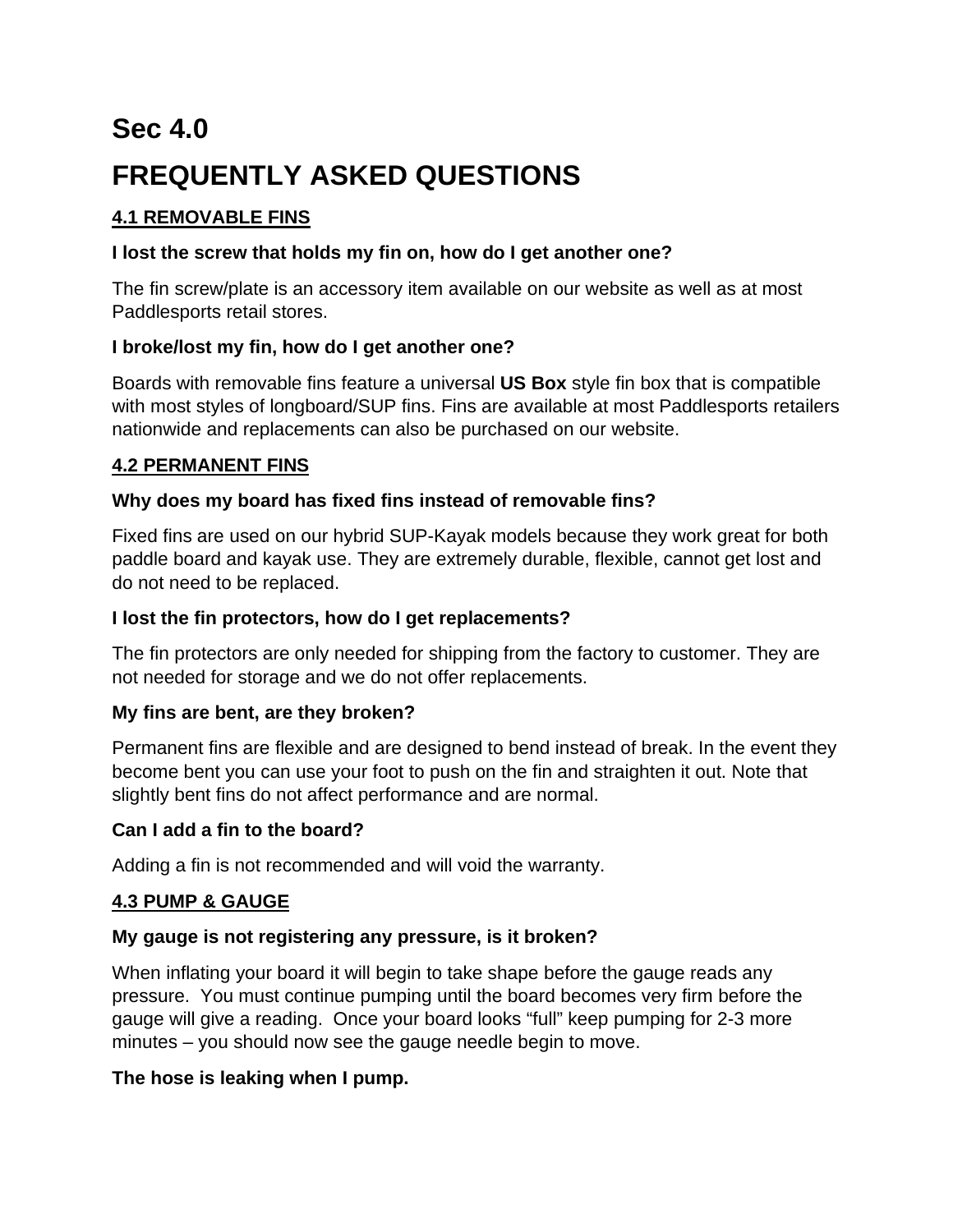- Ensure the hose is securely connected to the pump.
- Check to make sure it is not cross-threaded if it is you will need to unscrew the hose and re-thread.
- Inspect the hose for any holes or cracks. If any are found contact us for a replacement.

#### **I can't pull up on the pump when inflating.**

Likely you have the plug inserted into the small hole on the pump which means it is in 2- Way mode. In 2-Way mode the pump is adding air to the board on both the up and down stroke. Remove the plug and the pump is now in 1-Way mode, meaning it will only add air to the board on the down stroke. This makes pumping much easier and should be used once the board takes shape.

#### **Can I lubricate the gasket in my pump?**

If needed you can use 5mL (1 teaspoon) of silicone grease to lubricate the pump gasket inside the pump cylinder. Only needed if the pump becomes difficult to use and seems "stuck".

#### **4.4 INFLATION VALVE**

#### **How does the valve work?**

The valve has two positions. When the white push pin in the center of the valve is in the UP position the valve only allows air into the board. This is the correct position for inflation. When the white pin is in the DOWN position the valve allows air in and out of the board. This is the correct position for deflation.

Image of valve in UP and DOWN position

#### **I pumped up my board and when I removed the hose all the air came rushing out!**

You just inflated your board with the valve in the DOWN position, so when the hose was removed air was able to escape from the board. Press the white pin in the center of the valve and make sure it is in the UP position. In this position air can only enter the board, so will not rush out when you remove the hose again.

#### **What do I use the wrench in the repair kit for?**

The valve wrench in your repair kit is used ONLY to TIGHTEN your valve in the event it seems to be leaking air. **NEVER USE THE VALVE WRENCH TO DEFLATE YOUR BOARD**

#### **4.5 DEFLATION**

#### **How do I deflate the board?**

Please refer to the deflation section of our users guide for detailed instructions.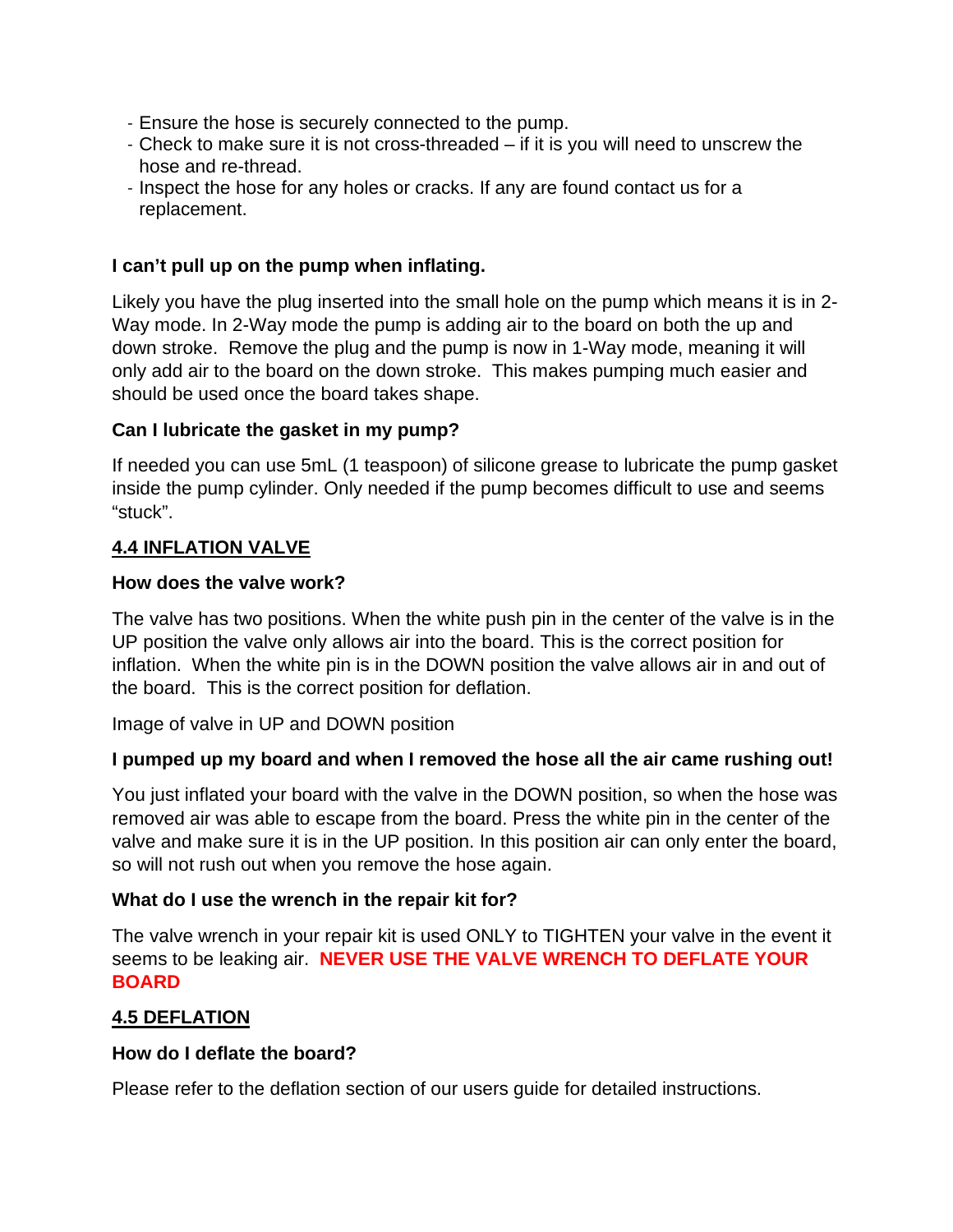#### **How do I roll up the board to fit back in the bag?**

Please refer to the deflation section of our users guide for detailed instructions.

#### **4.6 PADDLE**

#### **Will my paddle float if I drop it?**

Your paddle is designed to float when fully assembled, however if the paddle is left in the water and becomes waterlogged it can sink. Be sure to place your paddle on the board when not in use using the bungee cord deck rigging to prevent it from falling in the water.

The individual pieces of your paddle can sink if they fall in the water when not assembled! We recommend assembling and taking your paddle apart on land.

#### **How long should my SUP paddle be?**

In general your paddle should be around 8 inches taller than you are. Another rule of thumb is to extend the T-handle until your arm is straight. Start here and then adjust as needed for your personal preference and paddling style.



#### **I can't get the adjuster clip to open!**

Place the paddle with the two clip tabs facing you. Use both of your thumbs to press on the clip tabs at the same time while holding the paddle with your hands. The adjuster clip should open approximately 0.25" which allows the two fins to release from the other part of the paddle so it can be adjusted or taken apart.

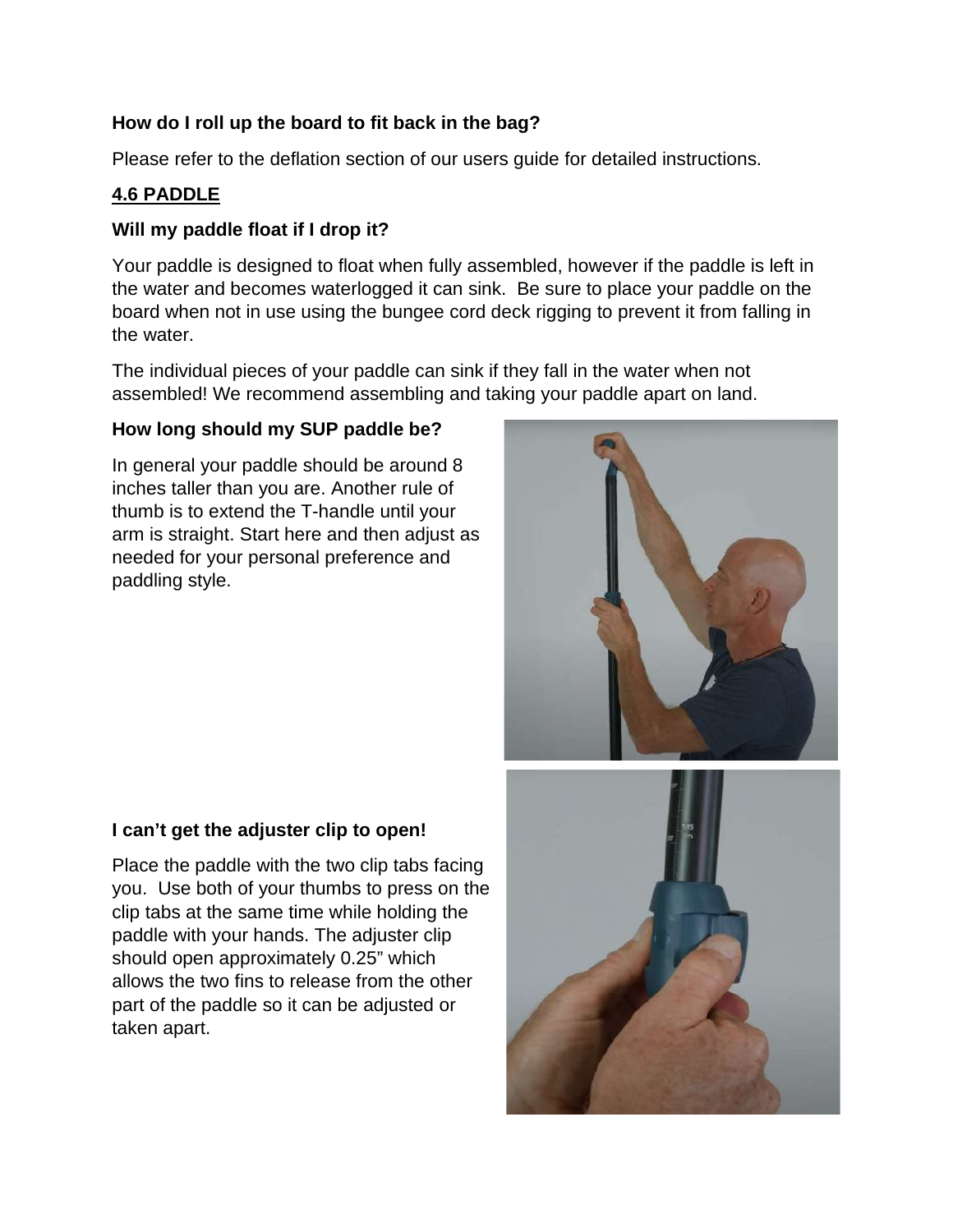#### **I can't get the adjuster clip to close!**

Make sure the holes on the other part of the paddle are aligned with the adjuster clip pins. Slowly slide the T-Handle up or down in the shaft while simultaneously applying slight pressure with your palm to the adjuster clip. The clip should pop into place.

#### **The adjuster clip came off and I lost it!**

In rare cases the paddle adjuster clip can pop off the paddle. If this happens please contact us and we will send you a replacement.

#### **Do I need to remove the adjuster clip to adjust the paddle length?**

No, do not try to completely remove the clip. You only need to open the clip so that the two metal pins inside are clear of the other paddle piece, allowing the paddle to slide. To open the clip place the paddle with the two clip tabs facing you. Use both of your thumbs to press on the clip tabs at the same time while holding the paddle with your hands.

#### **Which way should I hold the paddle for SUP use?**

The paddle blade should be canted forwards, towards the nose of the board.



#### **4.7 TRANSPORT**

#### **Can I check my board as luggage on an airplane?**

Most airlines allow you to check your inflatable paddleboard/backpack. Check with your airline for specific baggage requirements.

#### **Can I transport my board while inflated on top of the car?**

Yes, it will not damage your board to transport it on a vehicle as long as it is securely attached with approved tie down straps or ropes and affixed to an approved vehicle rack system. We recommend placing the board upside down with fins in the front. The fins then act as a "fail safe" – if the straps come loose they will catch on the fins and can prevent the board from flying off the vehicle.